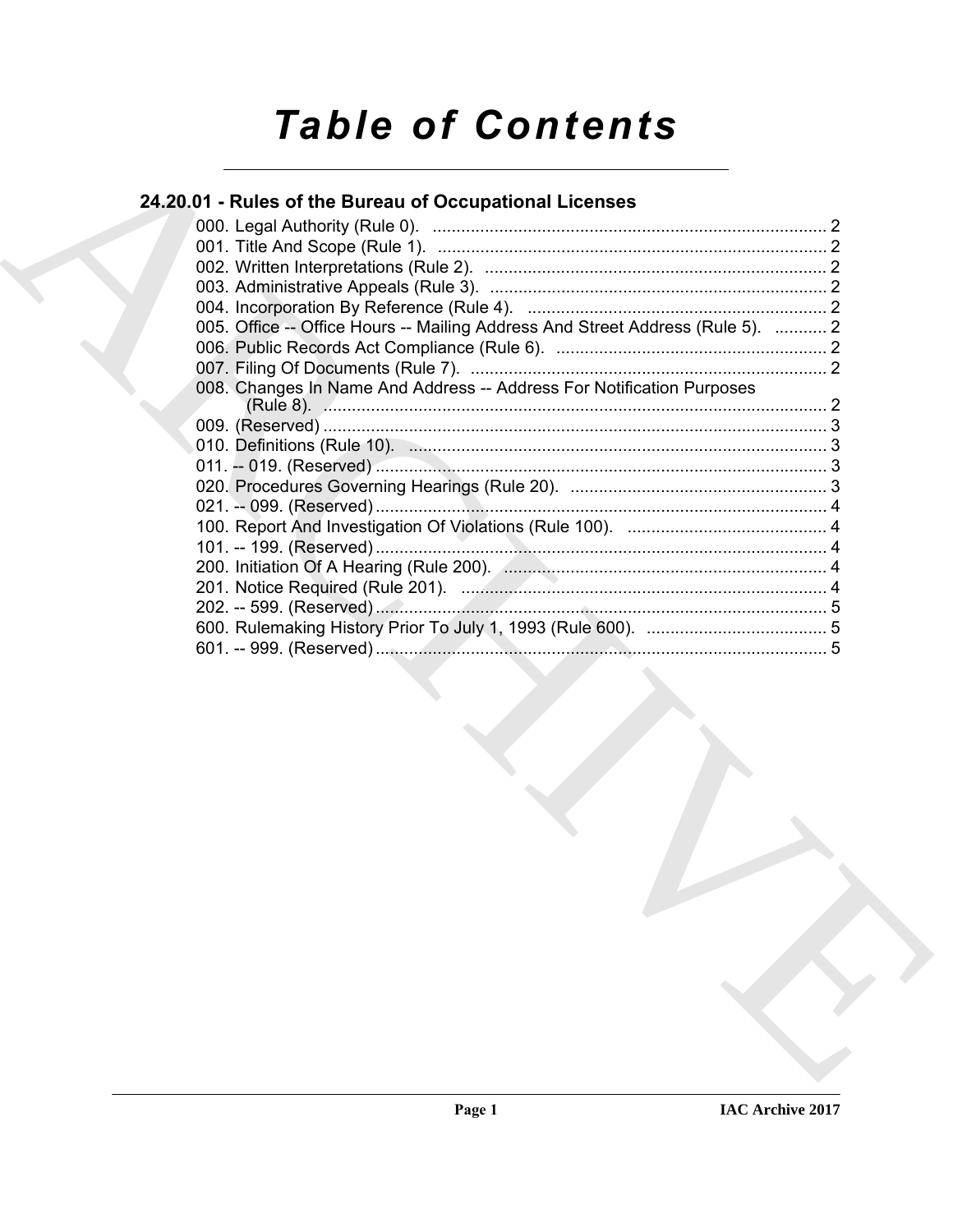#### **IDAPA 24 TITLE 20 CHAPTER 01**

### **24.20.01 - RULES OF THE BUREAU OF OCCUPATIONAL LICENSES**

#### <span id="page-1-1"></span><span id="page-1-0"></span>**000. LEGAL AUTHORITY (RULE 0).**

These rules are established pursuant to the authority vested in the Bureau of Occupational Licenses by the provisions of Section 67-2609, Idaho Code. (3-15-02) of Section 67-2609, Idaho Code.

#### <span id="page-1-2"></span>**001. TITLE AND SCOPE (RULE 1).**

**01.** Title. These rules shall be cited in full as IDAPA 24.20.01, "Rules of the Bureau of Occupational Licenses." (3-15-02) Licenses."  $(3-15-02)$ 

**02.** Scope. These rules include, but are not limited to the procedures followed by the Bureau of ional Licenses and Boards in contested cases. (3-15-02) Occupational Licenses and Boards in contested cases.

#### <span id="page-1-3"></span>**002. WRITTEN INTERPRETATIONS (RULE 2).**

The Bureau may have written statements that pertain to the interpretation of the rules of this chapter. Such interpretations, if any, are available for public inspection and copying at cost at the Bureau office. (3-15-02) interpretations, if any, are available for public inspection and copying at cost at the Bureau office.

#### <span id="page-1-4"></span>**003. ADMINISTRATIVE APPEALS (RULE 3).**

Administrative appeals shall be governed by the Administrative Procedure Act, Chapter 52, Title 67, Idaho Code, and IDAPA 04.11.01.100 through 04.11.01.799, "Idaho Rules of Administrative Procedure of the Attorney General."

(3-15-02)

#### <span id="page-1-5"></span>**004. INCORPORATION BY REFERENCE (RULE 4).**

There are no documents that have been incorporated by reference into these rules other than those sections of Idaho Code so referenced. (3-15-02) Code so referenced.

## <span id="page-1-6"></span>**005. OFFICE -- OFFICE HOURS -- MAILING ADDRESS AND STREET ADDRESS (RULE 5).**

The Bureau is located at 700 W. State Street, Boise, Idaho 83702. The telephone number of the Bureau is (208) 334- 3233. The Bureau's fax number is (208) 334-3945. The Bureau's e-mail address is ibol@ibol.idaho.gov. The Bureau's official website is http://www.ibol.idaho.gov. The Bureau is open between the hours of 8 a.m. and 5:00 p.m. each day except Saturdays, Sundays and holidays. (3-15-02)

#### <span id="page-1-7"></span>**006. PUBLIC RECORDS ACT COMPLIANCE (RULE 6).**

Records maintained by the Bureau are subject to the provisions of the Idaho Public Records Act, Title 74, Chapter 1, Idaho Code. (3-15-02)

#### <span id="page-1-12"></span><span id="page-1-8"></span>**007. FILING OF DOCUMENTS (RULE 7).**

**24.20.01 - RULES OF THE BUREAU OF OCCUPATIONAL LICENSES**<br> **CHARC[HI](mailto:ibol@ibol.idaho.gov)VE CONTROVIDUAL CONTROVIDUAL CONTROVIDUAL CONTROVIDUAL CONTROVIDUAL CONTROVIDUAL CONTROVIDUAL CONTROVIDUAL CONTROVIDUAL CONTROVIDUAL CONTROVIDUAL CONTROVI** All written communications and documents that are intended to be part of an official record for decision in rulemakings or contested cases before the Bureau or a board shall be filed with the Bureau or the relevant board at the offices of the Bureau during office hours. One (1) original of each document must be filed with the Bureau or board. Additionally, one (1) copy must be provided for the hearing officer and one (1) copy must be provided to the opposing party. The person or officer presiding over any rulemaking or contested case proceeding may issue orders requiring the filing of additional copies for use in such proceeding. Any communication or document may be filed with the Bureau by a facsimile machine process (FAX), provided that such FAX transmission must be received during the office hours set forth in Section 005 and be legible in its entirety. It shall be the responsibility of the filing party to verify with Bureau staff that any FAX transmission is successfully received and legible in its verify with Bureau staff that any FAX transmission is successfully received and legible in its entirety.

#### <span id="page-1-10"></span><span id="page-1-9"></span>**008. CHANGES IN NAME AND ADDRESS -- ADDRESS FOR NOTIFICATION PURPOSES (RULE 8).**

<span id="page-1-11"></span>**Change of Name.** Whenever a change of a licensee's name of record occurs, the licensee must immediately notify the Bureau in writing of the change. Official documentation confirming the change of name must<br>(3-15-02) (3-15-02) be provided to the Bureau on request.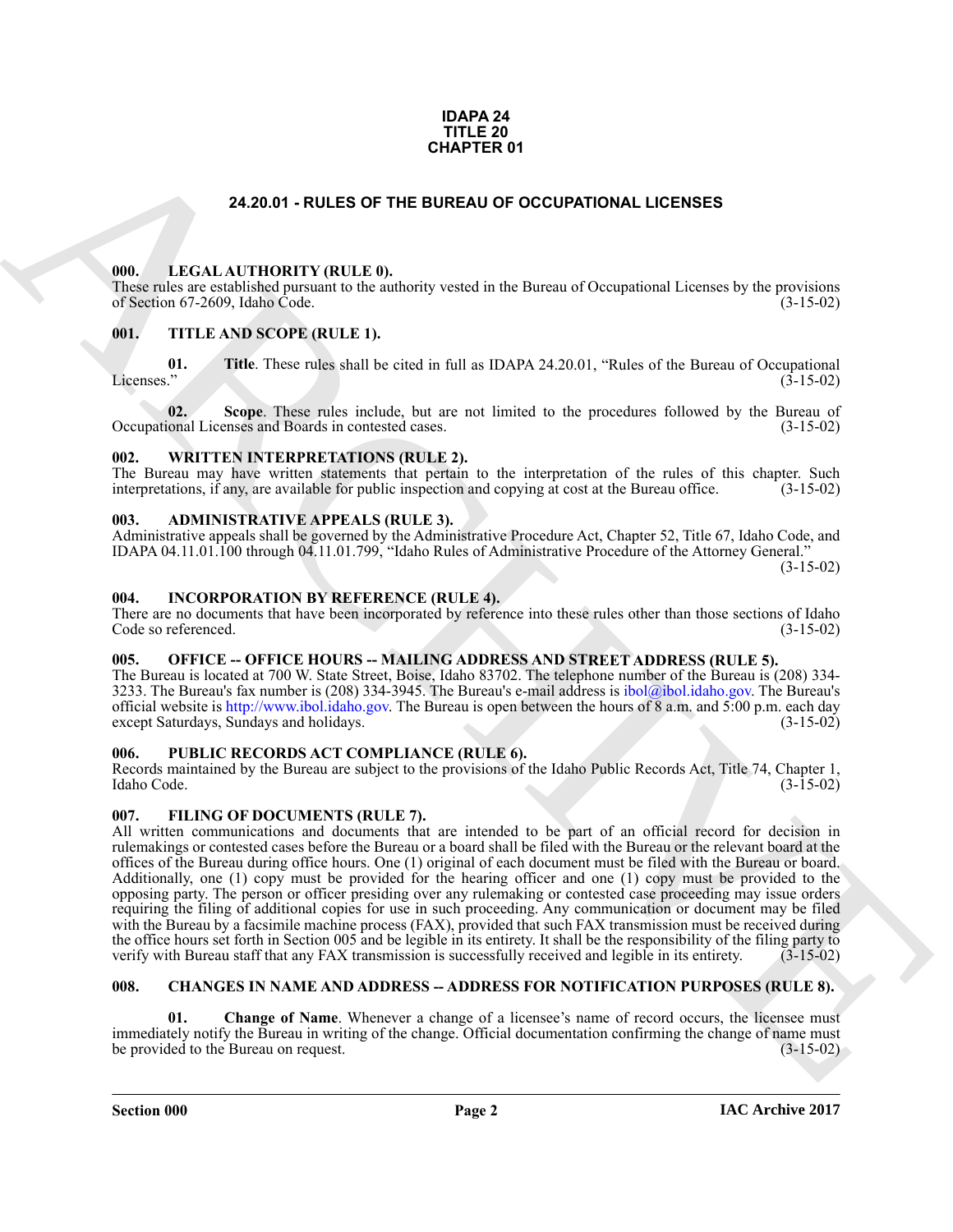<span id="page-2-5"></span>**02.** Change of Address. Whenever a change of the licensee's address of record occurs, the licensee mediately notify the Bureau in writing of the change. (3-15-02) must immediately notify the Bureau in writing of the change.

<span id="page-2-4"></span>**03. Address for Notification Purposes**. The most recent mailing address on file with the Bureau will be used for purposes of all written communication with a licensee including, but not limited to, notification of renewal and notices related to disciplinary actions. It is the responsibility of each licensee to keep the Bureau informed of a current mailing address. informed of a current mailing address.

<span id="page-2-0"></span>**009. (RESERVED)**

#### <span id="page-2-6"></span><span id="page-2-1"></span>**010. DEFINITIONS (RULE 10).**

<span id="page-2-7"></span>**01. Address of Record**. The address that appears on an official license issued by a board to practice an occupation or profession. The address of record is considered a public record pursuant to the Idaho Public Records Act, Title 74, Chapter 1, Idaho Code. (3-15-02)

**02. Board**. Any professional or occupational licensing board of the state of Idaho receiving administrative, investigative, legal, fiscal and other services from the Bureau. The boards receiving such services from the Bureau include, but are not limited to, those listed in Section 67-2602(1), Idaho Code. (3-15-02)

<span id="page-2-10"></span><span id="page-2-9"></span><span id="page-2-8"></span>**03. Bureau**. The Bureau of Occupational Licenses as prescribed in Section 67-2602, Idaho Code. (3-15-02)

**04. Complaint**. A written communication in a form approved by the Bureau that contains the name, address, and phone number of the complaining party, the name, address, phone number, and profession of the licensee complained against, and a narrative of the facts and circumstances and perceived acts or omissions that may constitute cause for disciplinary action against the licensee. The complaint must be signed by the complaining party.  $(3-15-02)$ 

**05. Formal Complaint**. The document that initiates a hearing before a board and charges a licensee with acts or omissions under the laws administered by the board. (3-15-02)

<span id="page-2-14"></span><span id="page-2-13"></span><span id="page-2-12"></span><span id="page-2-11"></span>**06. Hearing**. A hearing is a contested case. (3-15-02)

**07. Hearing Officer**. A person appointed by the Bureau or a Board, other than a member of the Board, e over the hearing of a contested case. to preside over the hearing of a contested case.

**08.** Licensee. A person holding any current, expired, cancelled, suspended, revoked, or otherwise ed license, registration, permit and/or certificate issued by a board. (3-15-02) sanctioned license, registration, permit and/or certificate issued by a board.

<span id="page-2-15"></span>**Mailing Address**. The address used by the Bureau or a board for purposes of all written communication with an applicant for a license, permit, certificate, or registration, or a licensee, including, but not limited to, general correspondence, notification of renewal, and notices related to disciplinary actions. The mailing address may or may not be the same as the address of record. (3-15-02) address may or may not be the same as the address of record.

<span id="page-2-16"></span>**Representative of the Board**. Any person, including the Chief of the Bureau of Occupational ted by a Board to act as its agent under certain circumstances. (3-15-02) Licenses, designated by a Board to act as its agent under certain circumstances.

#### <span id="page-2-2"></span>**011. -- 019. (RESERVED)**

#### <span id="page-2-17"></span><span id="page-2-3"></span>**020. PROCEDURES GOVERNING HEARINGS (RULE 20).**

Bureau III (Consenter Marcha Street of the Bureau of December of the Street of the Bureau of December of the Street of the New York Consent of the New York Consent of the New York Consent of the New York Consent of the Ne Procedures for a hearing before the Bureau or a Board shall be governed by the Administrative Procedure Act, Title 67, Chapter 52, Idaho Code, "Idaho Rules of Administrative Procedure of the Attorney General," IDAPA 04.11.01, and the provisions of Idaho Code and administrative rules governing the Boards. These rules supplement the contested case procedures of the Boards, if any. Where these rules are inconsistent with provisions of the Idaho Code governing the procedures for a hearing before a board, the Idaho Code provisions are the controlling authority.

 $(3-15-02)$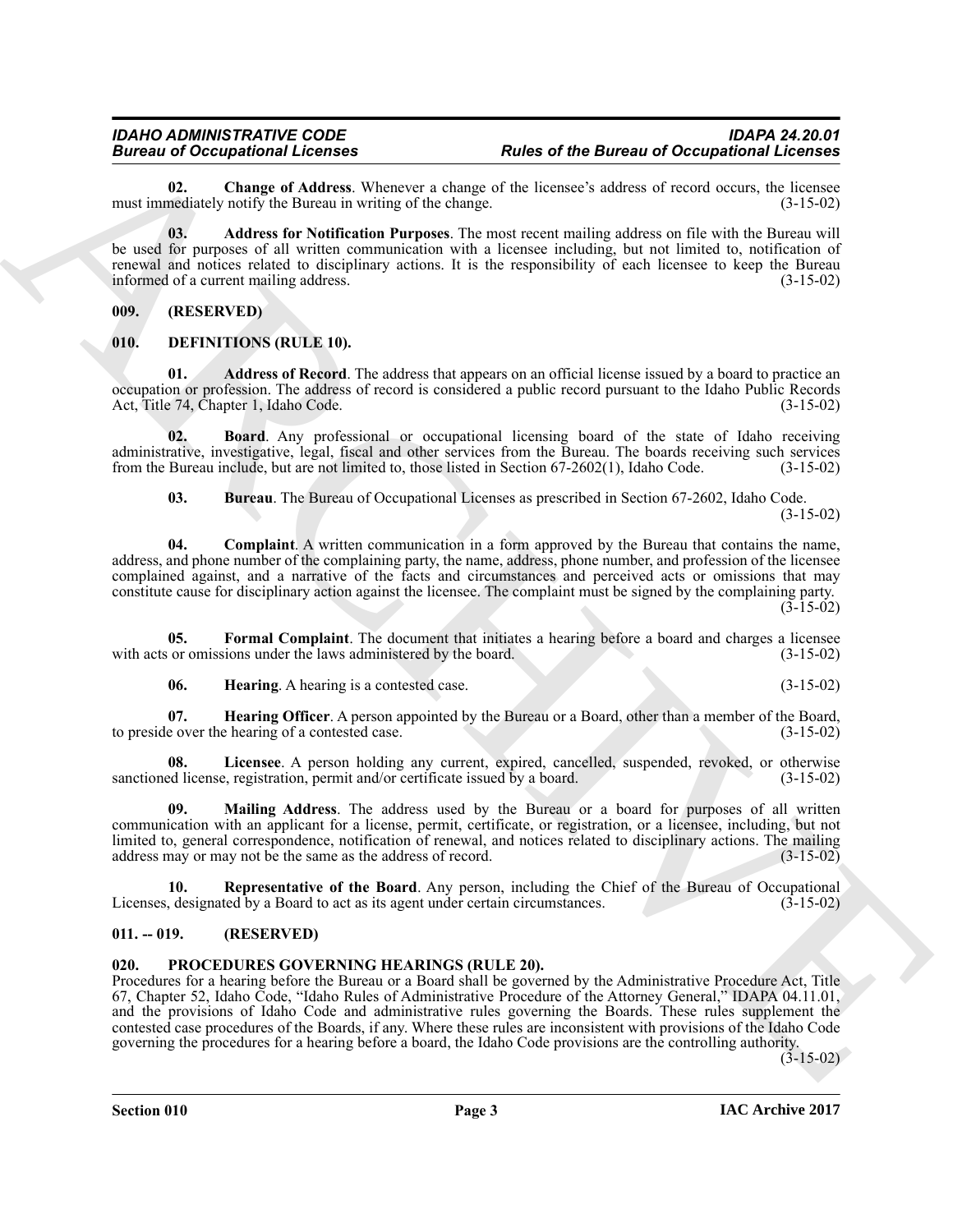#### <span id="page-3-0"></span>**021. -- 099. (RESERVED)**

#### <span id="page-3-18"></span><span id="page-3-13"></span><span id="page-3-1"></span>**100. REPORT AND INVESTIGATION OF VIOLATIONS (RULE 100).**

**01. Who May Report a Violation**. Any person who knows of a violation by a licensee of the lawful requirements for the retention of a license, registration, permit or certificate may report the violation to the Bureau. (3-15-02)

<span id="page-3-15"></span>**02. Person Reporting a Violation**. A person reporting a violation is not regarded as a party to the investigation or to any proceeding that may result from the investigation. The policy of the Bureau shall be not to publish or divulge the name of any person reporting a violation. The name of a person reporting a violation may be obtained, however, pursuant to the rules governing discovery during contested case proceedings. (3-15-02) obtained, however, pursuant to the rules governing discovery during contested case proceedings. (3-15-02)

<span id="page-3-14"></span>**03. Insufficient Facts and Evidence**. If, after review, the Bureau finds that either the complaint or the investigative report concerns facts and evidence insufficient to warrant the filing of a formal complaint against a licensee, no further action shall be taken. licensee, no further action shall be taken.

<span id="page-3-17"></span>**04. Sufficient Facts and Evidence**. If after investigation the Bureau finds that the investigative report concerns facts and evidence potentially sufficient to warrant the filing of a formal complaint against a licensee, a formal complaint against the licensee may be prepared by the Bureau with the approval and assistance of the Office of the Attorney General and filed with the Board. (3-15-02)

<span id="page-3-16"></span>**05. Preliminary Investigations and Papers**. Preliminary investigations and papers obtained as part of an inquiry into a person's fitness to be granted or to retain a license, certificate, permit, privilege, or registration shall be confidential until a formal complaint is filed. This rule is subject to any provisions in the Idaho Public Records Act, Title 74, Chapter 1, Idaho Code, and the Idaho Rules of Civil Procedure which may require or limit disclosure either before or after a formal complaint is filed. (3-15-02) either before or after a formal complaint is filed.

#### <span id="page-3-2"></span>**101. -- 199. (RESERVED)**

#### <span id="page-3-5"></span><span id="page-3-3"></span>**200. INITIATION OF A HEARING (RULE 200).**

**Europe of Cocapations I. Fevries** *Rober* **of the Bureau of Cocapations I. General 2011. 1992.<br>
10. BENE CONTAINS IN CONTAINS IRELEVENS IN the state of Containing the Containing Containing Containing the Containing Contain** A hearing shall be initiated by filing with the Bureau or relevant board a formal complaint or other pleading. A formal complaint or other pleading initiating a hearing may be signed by the Chief of the Bureau of Occupational Licenses or his designated representative. Upon receipt of a formal complaint or other pleading, the relevant board or its representative shall assign it a docket number and may select and appoint a hearing officer. Regardless of who conducts the hearing all board members shall be entitled to attend and participate in a hearing. (3-15-02) conducts the hearing, all board members shall be entitled to attend and participate in a hearing.

# <span id="page-3-6"></span><span id="page-3-4"></span>**201. NOTICE REQUIRED (RULE 201).**

The formal complaint shall include a notice containing the following information: (3-15-02)

<span id="page-3-8"></span>**01. File an Answer**. The respondent is required to file an answer to the formal complaint; (3-15-02)

<span id="page-3-12"></span><span id="page-3-9"></span><span id="page-3-7"></span>**02. Time Limit**. The applicable time limits for filing an answer; (3-15-02)

**03. Default Notice**. That if the respondent fails to timely file an answer, then a notice of default may be  $(3-15-02)$  $is \text{used};$   $(3-15-02)$ 

**04. Hearing to Be Scheduled**. That a hearing will be scheduled within applicable time limits pursuant ce of Hearing if he files an answer; to a Notice of Hearing if he files an answer;

<span id="page-3-11"></span>**05. Opportunity to Respond to Complaint**. That at the hearing he will be afforded an opportunity to respond to the formal complaint and to present evidence and argument on all issues involved, and an opportunity to cross-examine all witnesses testifying against him: (3-15-02) cross-examine all witnesses testifying against him; (3-15-02)

<span id="page-3-10"></span>Legal Representation. That he has the right to be represented by an attorney; that if he fails to appear at the hearing, the Board may revoke, suspend, or impose other disciplinary sanctions as authorized by law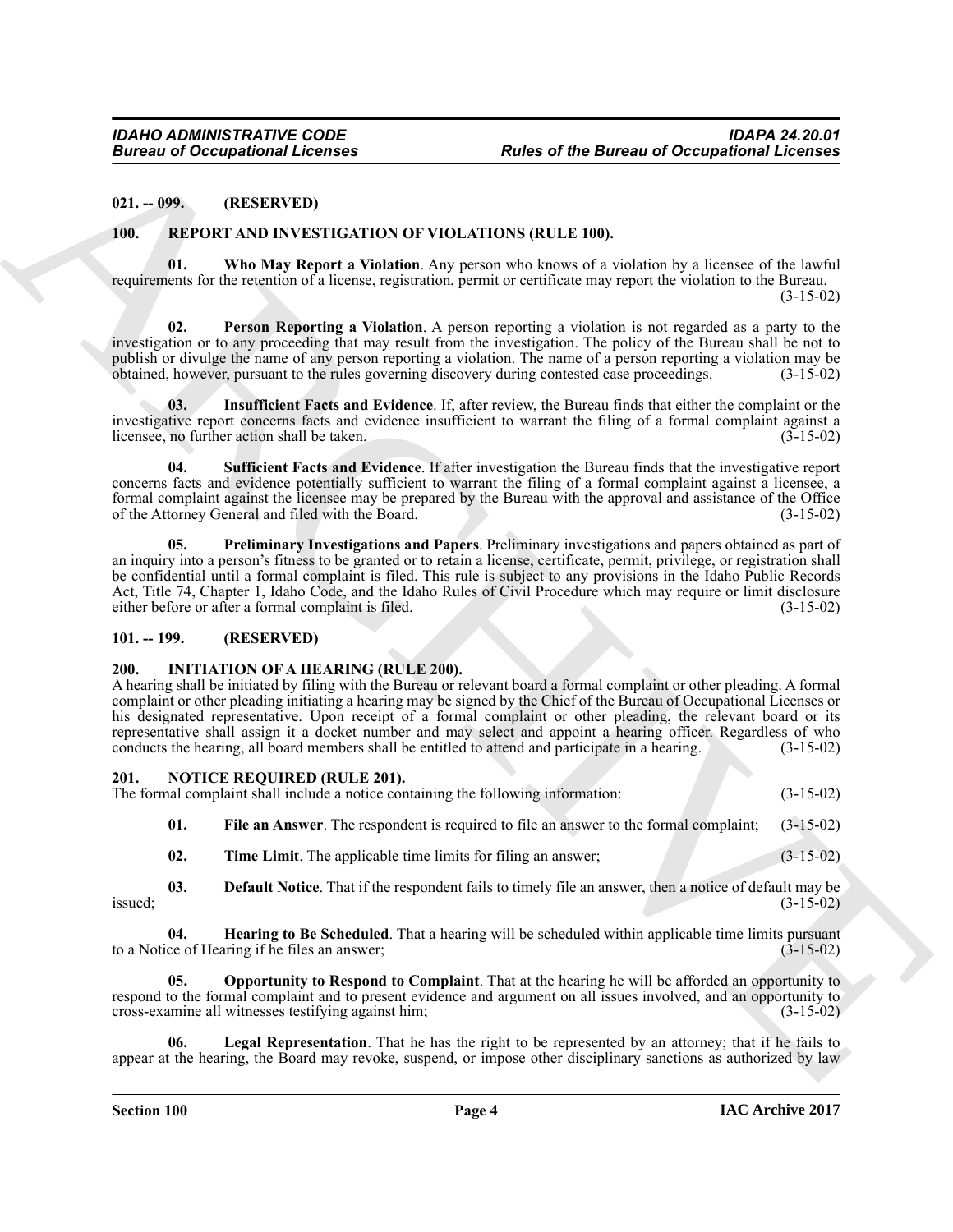#### *IDAHO ADMINISTRATIVE CODE IDAPA 24.20.01 Bureau of Occupational Licenses Rules of the Bureau of Occupational Licenses*

<span id="page-4-3"></span>without further notice; and  $(3-15-02)$ 

Bureau of Occupations I License.<br>
The first of the distribution of the context of the context of the context of the second of the second of the second of the second of the second of the second of the second of the second **07.** Issuance of Subpoenas. That he is entitled to the issuance of subpoenas to compel the attendance sses and the production of books, documents, or other things relevant to the proceedings. (3-15-02) of witnesses and the production of books, documents, or other things relevant to the proceedings.

## <span id="page-4-0"></span>**202. -- 599. (RESERVED)**

#### <span id="page-4-1"></span>**600. RULEMAKING HISTORY PRIOR TO JULY 1, 1993 (RULE 600).** These rules are adopted and effective this first day of June, 1981. (3-15-02)

<span id="page-4-2"></span>**601. -- 999. (RESERVED)**